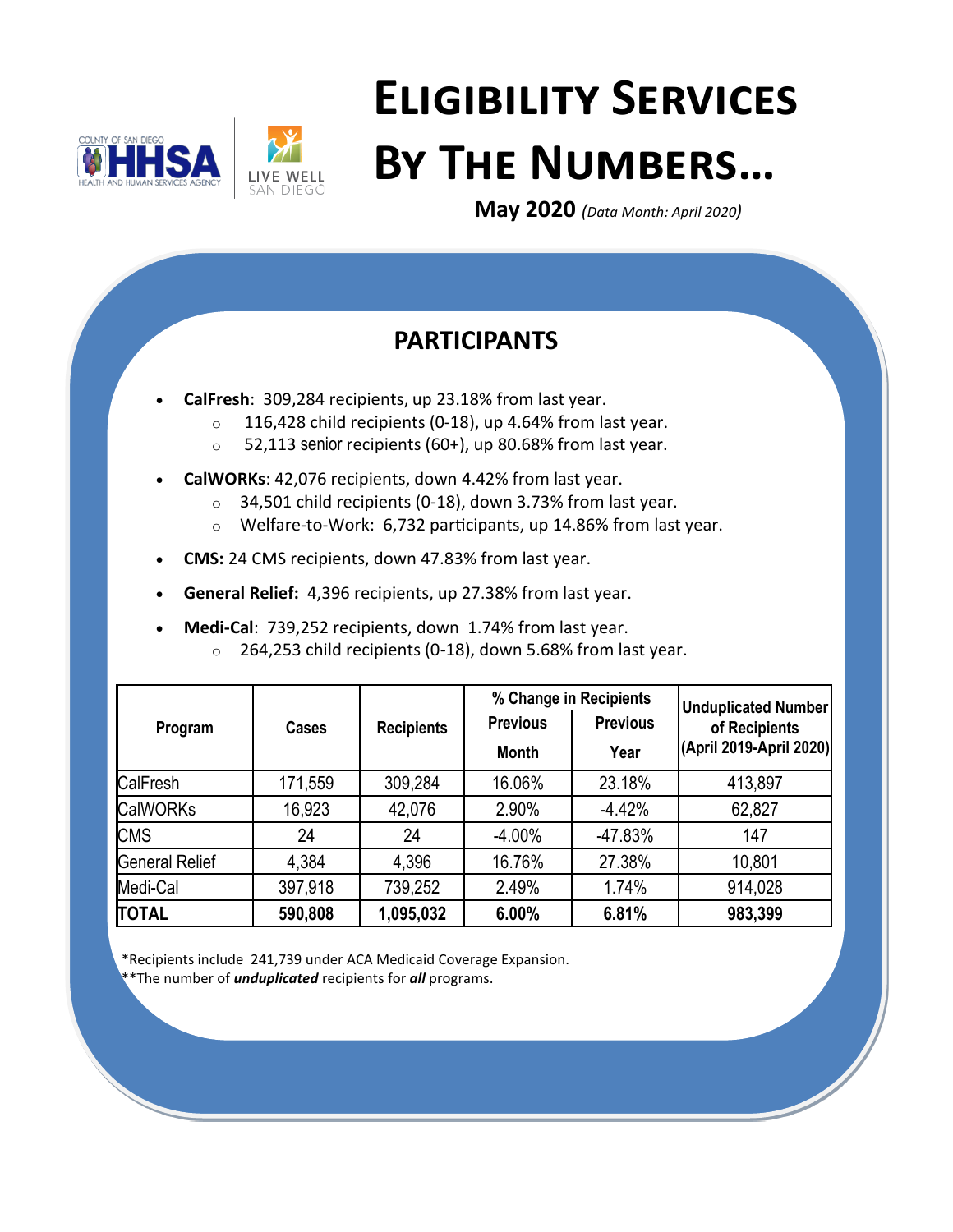# **PROCESSING**

| <b>Applications Registered</b> |            |             | <b>Renewals Generated</b> |            |             |
|--------------------------------|------------|-------------|---------------------------|------------|-------------|
| Program                        | April 2020 | <b>FYTD</b> | Program                   | April 2020 | <b>FYTD</b> |
| CalFresh                       | 30,079     | 156,752     | CalFresh                  | 5,832      | 63,963      |
| <b>CalWORKs</b>                | 2,811      | 23,529      | <b>CalWORKs</b>           | 1,434      | 14,049      |
| <b>CMS</b>                     | 195        | 4,668       | <b>CMS</b>                | 4          | 102         |
| <b>General Relief</b>          | 2,725      | 20,323      | <b>General Relief</b>     | 203        | 1,429       |
| Medi-Cal                       | 18,716     | 156,979     | Medi-Cal                  | 35,711     | 356,474     |
| <b>Total</b>                   | 54,526     | 362,251     | Total                     | 43,184     | 436,017     |

| .                              |            |             |  |                           |            |             |  |
|--------------------------------|------------|-------------|--|---------------------------|------------|-------------|--|
| <b>Applications Registered</b> |            |             |  | <b>Renewals Generated</b> |            |             |  |
| Program                        | April 2020 | <b>FYTD</b> |  | Program                   | April 2020 | <b>FYTD</b> |  |
| Fresh                          | 30,079     | 156,752     |  | CalFresh                  | 5,832      | 63,963      |  |
| WORKs                          | 2,811      | 23,529      |  | <b>CalWORKs</b>           | 1,434      | 14,049      |  |
| S                              | 195        | 4,668       |  | <b>CMS</b>                |            | 102         |  |
| าeral Relief                   | 2,725      | 20,323      |  | <b>General Relief</b>     | 203        | 1.429       |  |
| di-Cal                         | 18,716     | 156,979     |  | Medi-Cal                  | 35,711     | 356,474     |  |
| al                             | 54,526     | 362,251     |  | <b>Total</b>              | 43,184     | 436,017     |  |

| <b>Periodic Reports Generated</b> |            |             |            | <b>Documents Imaged</b> |
|-----------------------------------|------------|-------------|------------|-------------------------|
| Program                           | April 2020 | <b>FYTD</b> | April 2020 | <b>FYTD</b>             |
| CalFresh                          | 12,441     | 119,127     | 453,321    | 5,019,269               |
| <b>CalWORKs</b>                   | 750        | 8,440       |            |                         |
| <b>General Relief</b>             | 2,242      | 20,612      |            | <b>Tasks Created</b>    |
| Medi-Cal                          | 23         | 284         | April 2020 | <b>FYTD</b>             |
| <b>Total</b>                      | 15,456     | 148,463     | 420,427    | 3,801,895               |
|                                   |            |             |            |                         |

| <b>Documents Imaged</b>   |           |  |  |  |
|---------------------------|-----------|--|--|--|
| April 2020<br><b>FYTD</b> |           |  |  |  |
| 453,321                   | 5,019,269 |  |  |  |

| <b>Tasks Created</b>      |           |  |  |  |
|---------------------------|-----------|--|--|--|
| April 2020<br><b>FYTD</b> |           |  |  |  |
| 420.427                   | 3,801,895 |  |  |  |

# **ACCESS CUSTOMER SERVICE CENTER**

| <b>Customer Service</b> |                   |                   |          |             |  |
|-------------------------|-------------------|-------------------|----------|-------------|--|
| <b>Month</b>            | <b>April 2019</b> | <b>April 2020</b> | Change   | <b>FYTD</b> |  |
| Total Calls             | 125,762           | 179,746           | 53,984   | 1,314,975   |  |
| Abandoned               | 8,788             | 1,588             | $-7,200$ | 88,223      |  |
| Average Wait Time       | 8:27              | 0:37              | $-7.50$  | 7:29        |  |

| <b>Community Based Organization (CBO)</b> |                   |                   |          |             |  |
|-------------------------------------------|-------------------|-------------------|----------|-------------|--|
| <b>Month</b>                              | <b>April 2019</b> | <b>April 2020</b> | Change   | <b>FYTD</b> |  |
| <b>Total Calls</b>                        | 6,681             | 5.412             | $-1,269$ | 65,544      |  |
| Abandoned                                 | 431               |                   | $-360$   | 4,080       |  |
| Average Wait Time                         | 4:48              | 1:20              | $-3:28$  | 5:38        |  |

| <b>Emails Received</b>           |        |  |  |  |
|----------------------------------|--------|--|--|--|
| <b>FYTD</b><br><b>April 2020</b> |        |  |  |  |
| 6,200                            | 53,615 |  |  |  |

# **FAMILY RESOURCE CENTER VISITS**

| <b>Month</b>                | <b>April 2019</b> | <b>April 2020</b> | Change   | <b>FYTD</b> |
|-----------------------------|-------------------|-------------------|----------|-------------|
| <b>Total Tickets Issued</b> | 80,394            | 170               | -47191%  | 731.063     |
| Average Wait Time (min.)    | 14.46             | 0.38              | $-14.08$ |             |